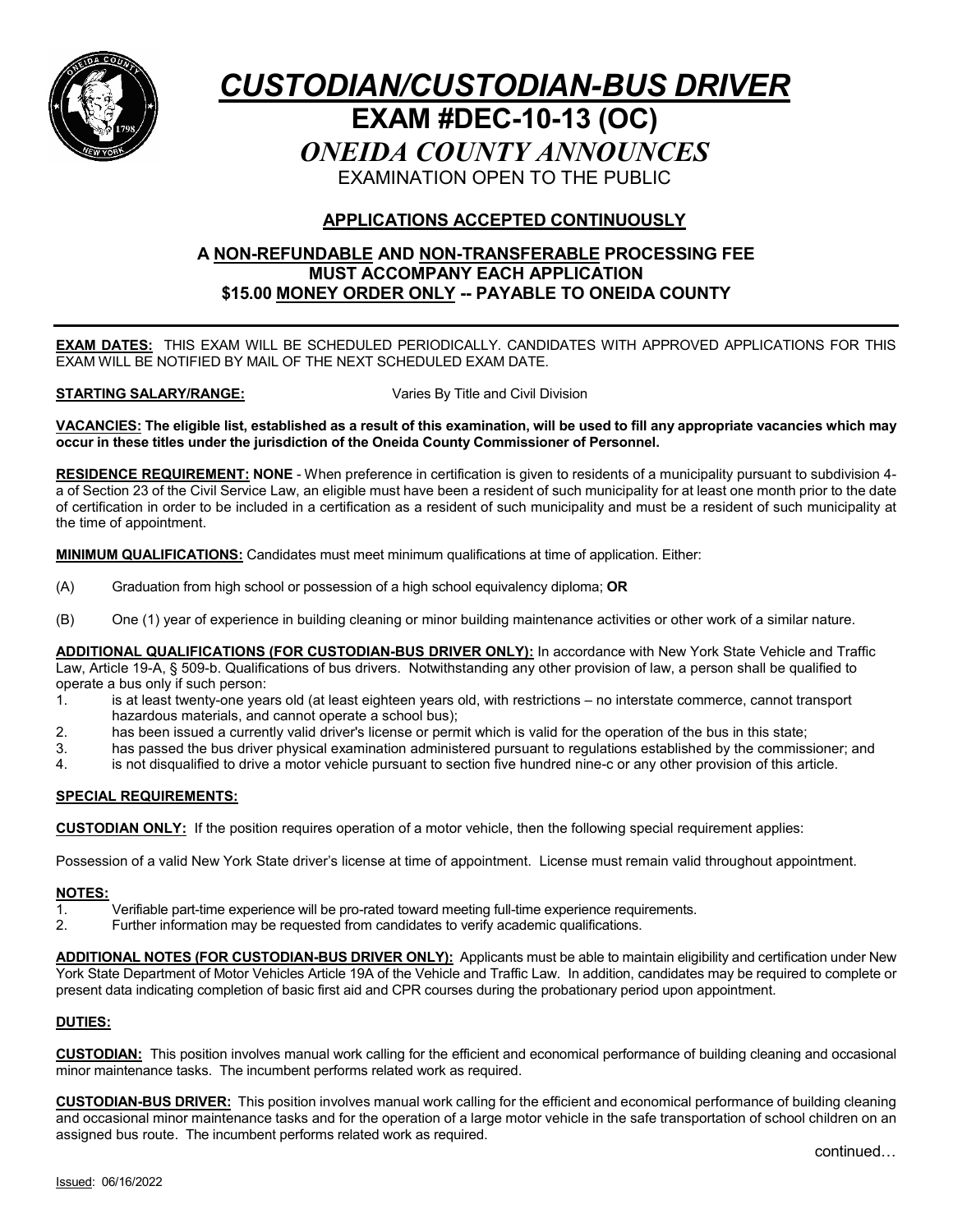### **CUSTODIAN/CUSTODIAN-BUS DRIVER #DEC-10-13 (OC)** Page Two

**SUBJECTS OF EXAMINATION:** There will be a written test which you must pass in order to be considered for appointment. The written test will be designed to evaluate knowledge, skills, and/or abilities in such areas as:

## **1. CLEANING TOOLS AND THEIR USES:**

These questions test your knowledge of various cleaning tools and equipment commonly used by janitors and custodians on the job. You are shown drawings of various tools and equipment. You will be required to recognize the tools and know their proper uses in order to answer the questions correctly.

## **2. TOOLS USED FOR MINOR MAINTENANCE AND REPAIR:**

These questions test your knowledge of various tools and equipment. You are shown drawings of tools and equipment used in minor mechanical, electrical, plumbing and carpentry repair. You will be required to recognize the tools and know their proper uses in order to answer the questions correctly.

## **3. HEALTH AND SAFETY ISSUES IN CUSTODIAL WORK:**

These questions test your knowledge of basic proper safety and health practices in areas of cleaning, building operation and maintenance and other areas relevant to custodians and janitors at the entrance level. You are presented with drawings showing situations of health and safety, which can be found in the work area. You are required to recognize any unhealthy, unsafe, or otherwise hazardous conditions and know how to correct them in order to answer the questions.

**CALCULATORS ARE ALLOWED:** Unless specifically prohibited, candidates are permitted to use QUIET, hand-held, solar- or battery-powered calculators ONLY. Devices with typewriter keyboards, such as cell phones, computers or devices which can be hooked up to a computer, spell-checkers, personal digital assistants, address books, language translators, dictionaries and any similar devices are **PROHIBITED**.

**ELIGIBLE LISTS:** Candidates who meet the qualifications, and pass this examination, will have their names placed on the Eligible List, in the order of final scores, regardless of the date on which they filed or took the test. The names of qualified candidates will remain on the Eligible List for one year. Appeal of ratings will not be allowed, as the opportunity for re-test exists.

**RETEST POLICY:** Retest for this continuous recruitment examination is permitted after six months.

**TERMINATION OF THE PROGRAM:** Oneida County Department of Personnel reserves the right to terminate this special recruitment program at any time, and re-establish a program of periodic testing for this title.

**TEST GUIDE:** A *"Guide to Taking the Examination for Entry-Level Custodians and Janitor Series"* is available on the New York State Department of Civil Service website: [www.cs.ny.gov/testing/localtestguides.cfm](http://www.cs.ny.gov/testing/localtestguides.cfm)**.**

continued…